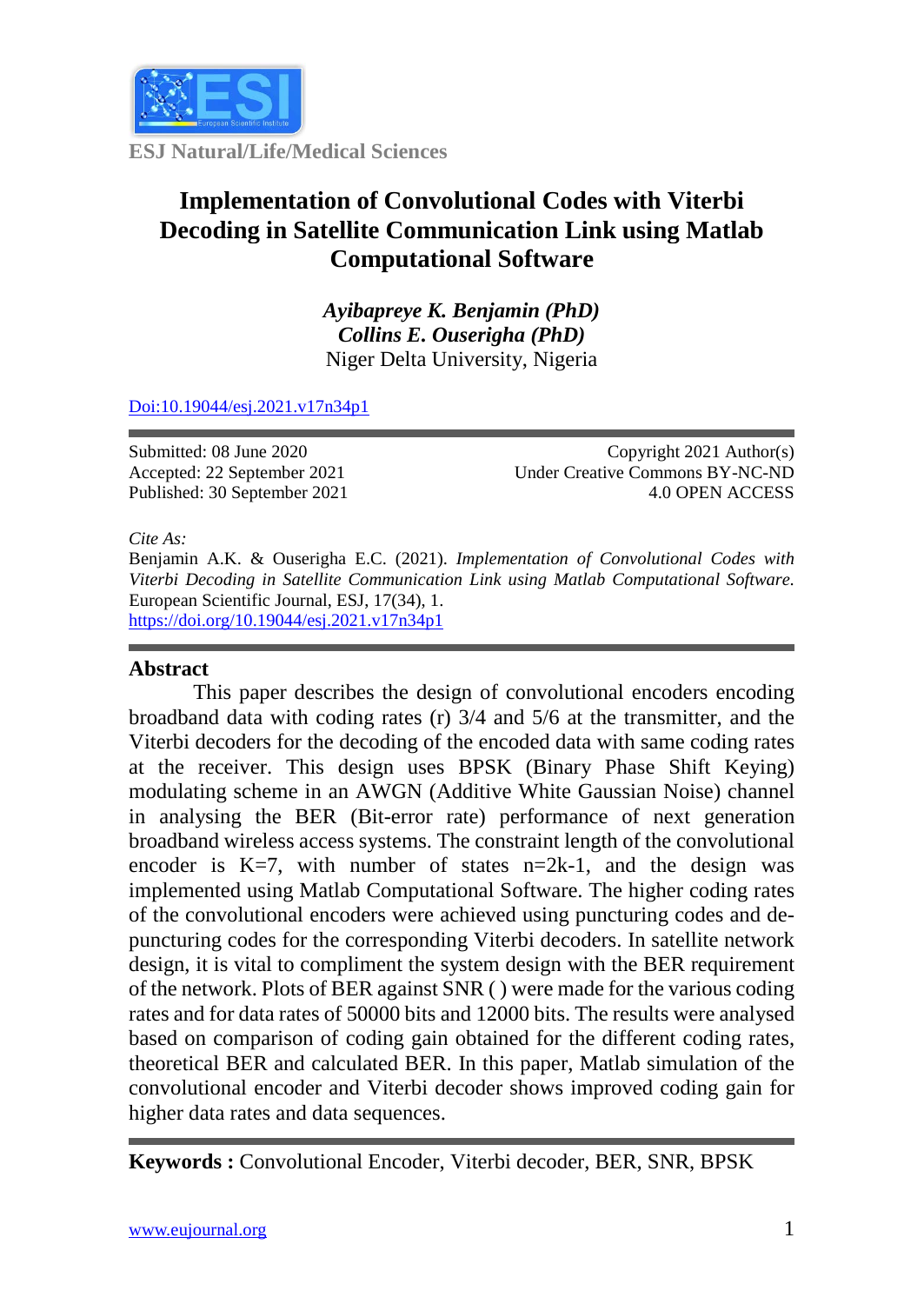# **1.0. Introduction**

Information transmission over a satellite communication system is prone to degradations in the quality of the information. In analogue links, the degradation is a measure of decrease in signal-to-noise ratio (SNR), while in digital links, this is measured in terms of the bit error rate (Dholakia, 2012).

Over the years, communication systems have provided tremendous changes in data transmission and reception over noisy communication channels such as Rayleigh channels, AWGN (Additive White Gaussian Noise) channels, and other channel models. Digital transmission of voice and data across a communication channel is obviously carried out through digital modulation, mainly Binary Phase Shift Keying and Quadrature Phase Shift Keying (Wong, 2009; Shannon, 1948). Error detection and correction schemes are very reliable in the reduction of noise and impairments at the receiver of digital satellite links. In Nigeria, there is recent emergence of voice and data services by GSM (Global System for Mobile Communication) service providers such as Globalcom, MTN, Etisalat, and Starcom. The transmission of voice and data across communication channels comes with some challenges such as the modulation and demodulation schemes utilized for these applications, the multiplexing techniques, error correction and detection schemes, and performance analysis of the communication link design. The aforementioned challenges are consequences of bandwidth limitation. Bandwidth is expensive and limited. This makes it very important to utilize bandwidth in terms of the number of users that can accommodate specific amount of it (Hamming, 1950; Muller, 1954).

In the transmission of digital data, error checking codes are very significant and the complexity and accuracy of these codes has to be balanced against the corresponding available bandwidth of the channel (Berlekamp, 1987; Huffman, 2010). Next Generation Broadband Wireless Access Systems (IEEE STD 802.16-2009) is a mobile communication system that promises efficient transmission of voice and data (internet). Hence, there is need to design error detection and correction schemes to enhance performance monitoring of the receiver for efficient reconstruction of the original transmitted data. Some communication channels are unreliable which makes a channel to be prone to noise and errors, but in this design, we will be looking at AWGN (Additive White Gaussian Noise) channel. Good error control performance can be met if the chosen error correction technique is based on the communication channel. Additive White Gaussian Noise (AWGN) is inherent in all communication channels. Forward error correction (FEC) schemes are implemented in the transmitter to encode the data stream and receiver to decode and correct the data steam in error, thereby minimizing the bit error rate (BER) to enhance system performance (Wozencraft, 1957; Massey, 1963). Reed-Solomon (RS) can be used in hardware at very high data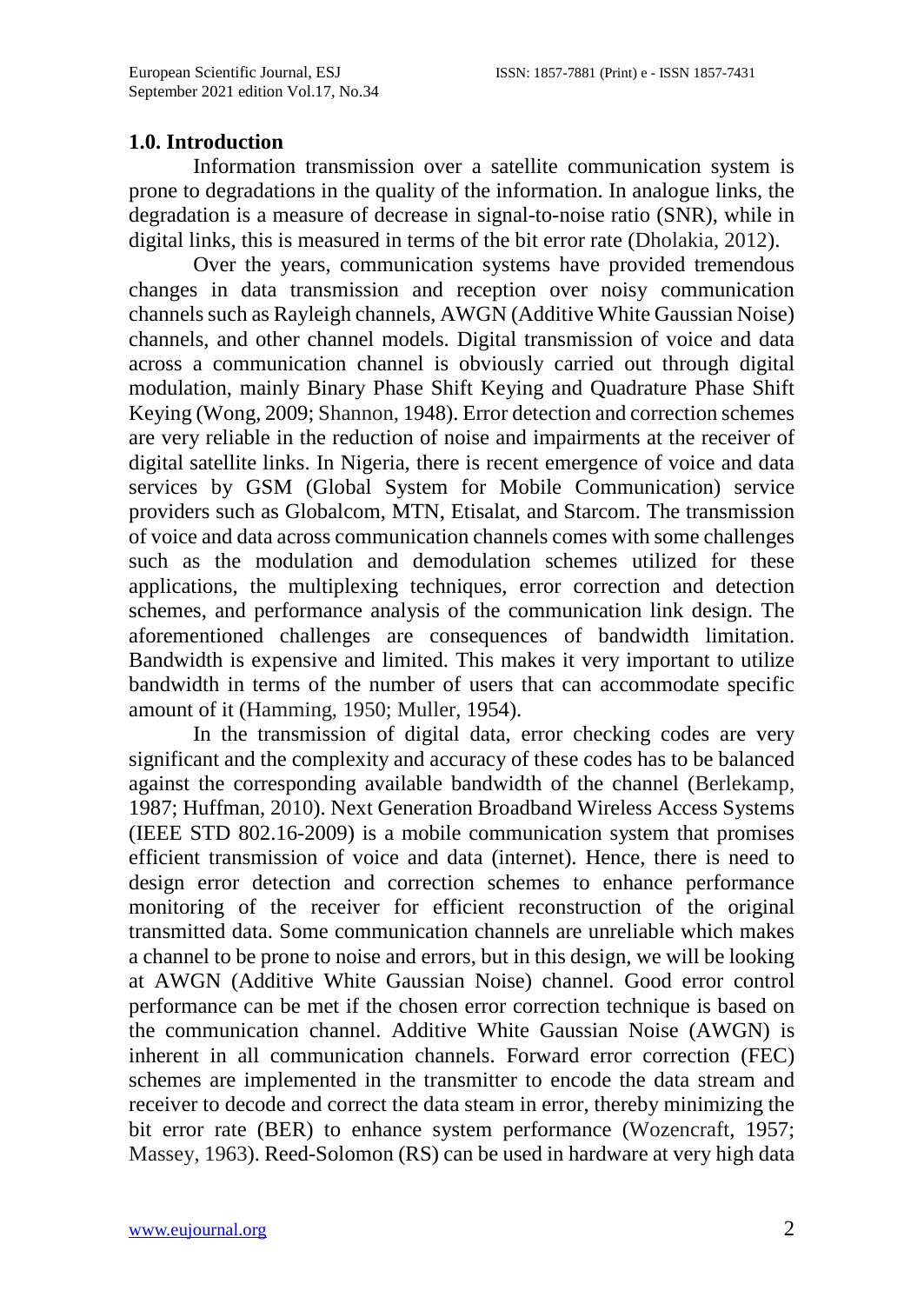rate because its decoding algorithm is relatively low. Hence, it seems to be an ideal scheme for any application, but it performs poorly in AWGN channel. Common channel models comprise of memory-less models where there is certain probability of occurrence of random error, and dynamic models where errors are prone to burst errors (Viterbi,1971; Proakis, 2008).

The trauma of removal of noise, interference, and impairments in the channels of communication networks still remains a major challenge to network designers. This is a major concern as the efficiency and reliability of a communication system is to transmit and receive digital signals error-free. The transmission of analogue signal such as telephone channels and television may be put into digital form and then converted back to analogue form for routing to the end users. This process may be costly in terms of bandwidth, but it offers improved noise performance and increased immunity to interference. In the transmission of information mainly over a satellite link, there is always some degradation in the quality of information. In analogue systems, the degradation takes the form of a decrease in signal-to-noise ratio (SNR), but in digital systems we measure degradation of the information content of a signal in terms of the bit error rate (BER) (Ristenbatt, 1973; Pratt, 1989).

BER is the figure of merit for a digital radio link, and it is also called the bit error probability (PB). This is the probability that a bit sent over the link will be received incorrectly (i.e., that a 1 will be read as 0 or vice versa) or, alternatively, the fraction of a large number of transmitted bits will be received incorrectly. Like a probability, it is usually stated as a single number ---- for example  $1 \times 10^{-4}$  or .0001. By using phase shift keying, usually coherent QPSK, we can again trade bandwidth for signal power and achieve good bit error rates (BER) with high signal-to-noise ratio  $(\frac{E_b}{N})$  (Van Trees,

1979; Pratt, 1989). In the process of reducing error in communication channels, error detection and correction encoding also known as forward error correction (FEC) plays a significant role. In digital communication systems, we can add extra redundant bits to our data stream to detect an occurrence of error in the data, and also where the particular bit or bits have been corrupted.

# **2.0. System Overview Of The Viterbi Decoder**

Figure 2.1 illustrates an overview of the model of the convolutional encoder with Viterbi decoder.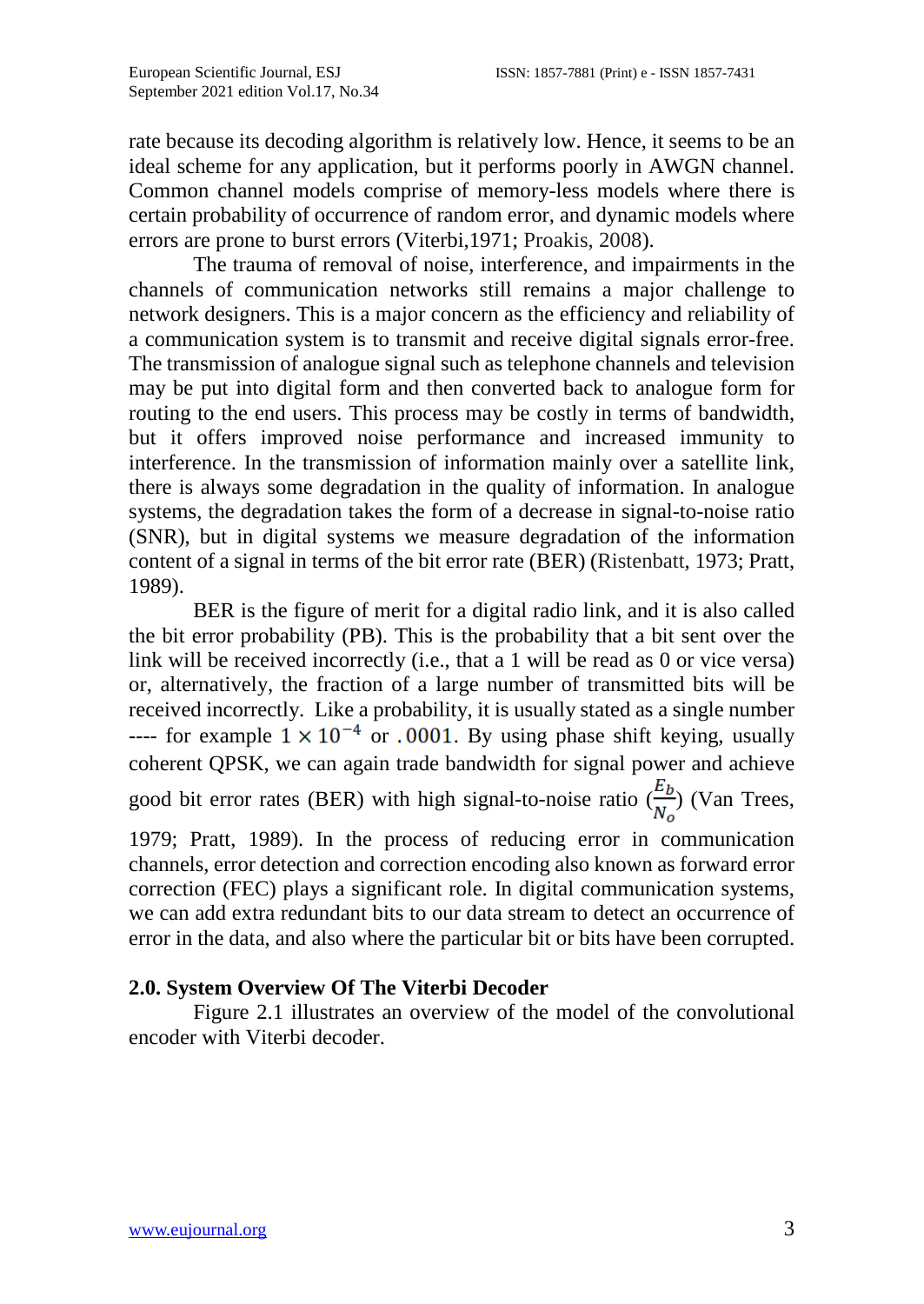

**Figure 2.1.** Overview of the Viterbi Decoding Model

#### **Binary Random Data Generator**

This is the first step involved in modelling of a convolutional encoder with viterbi decoder for next generation broadband wireless access system using Matlab computational software. A random generator was used to generate a uniformly distributed binary data bits of N length using the Matlab random generator rand(), and data rounded off to avoid decimal values with minimum values of zero and maximum values of 1. Prior to the generation of the binary random data, the number of states of the encoder was defined and the constraint length and the number of shift registers was specified. The encoder was set at an initial state of zero using zeros().

#### **Design of Convolutional Encoder**

The convolutional encoder is implemented using shift registers and modulo-2- addition of the inputs of the shift registers. The randomly generated data are used as input to the shift registers of the convolutional encoders. The shift registers are set at a zero initial state. A Matlab code is written to insert one bit of the randomly generated data at a particular instant to the shift registers, and for every input data inserted, there is a shift of content in the shift registers from left to right, which result in a change of state of the shift register. For a rate 1/2 encoder and for every input bit inserted into the shift registers, we obtain two (2) output bits. The output follows the path of the generator polynomial of the convolutional encoder (Shamsi et al., 2013). In this project design, with a constraint length of 7, the generator polynomials in octal form are  $G_1 = 171, G_2 = 133$ . The generator polynomials are written in binary form as 1111001 and 1011011 respectively. The number of states of the encoder is 64 with  $m = 6$ , where m is the number of shift registers. The encoder rates required for this design are rate 3/4 and 5/6, and they are implemented using punctured codes. The essence of the use of the puncturing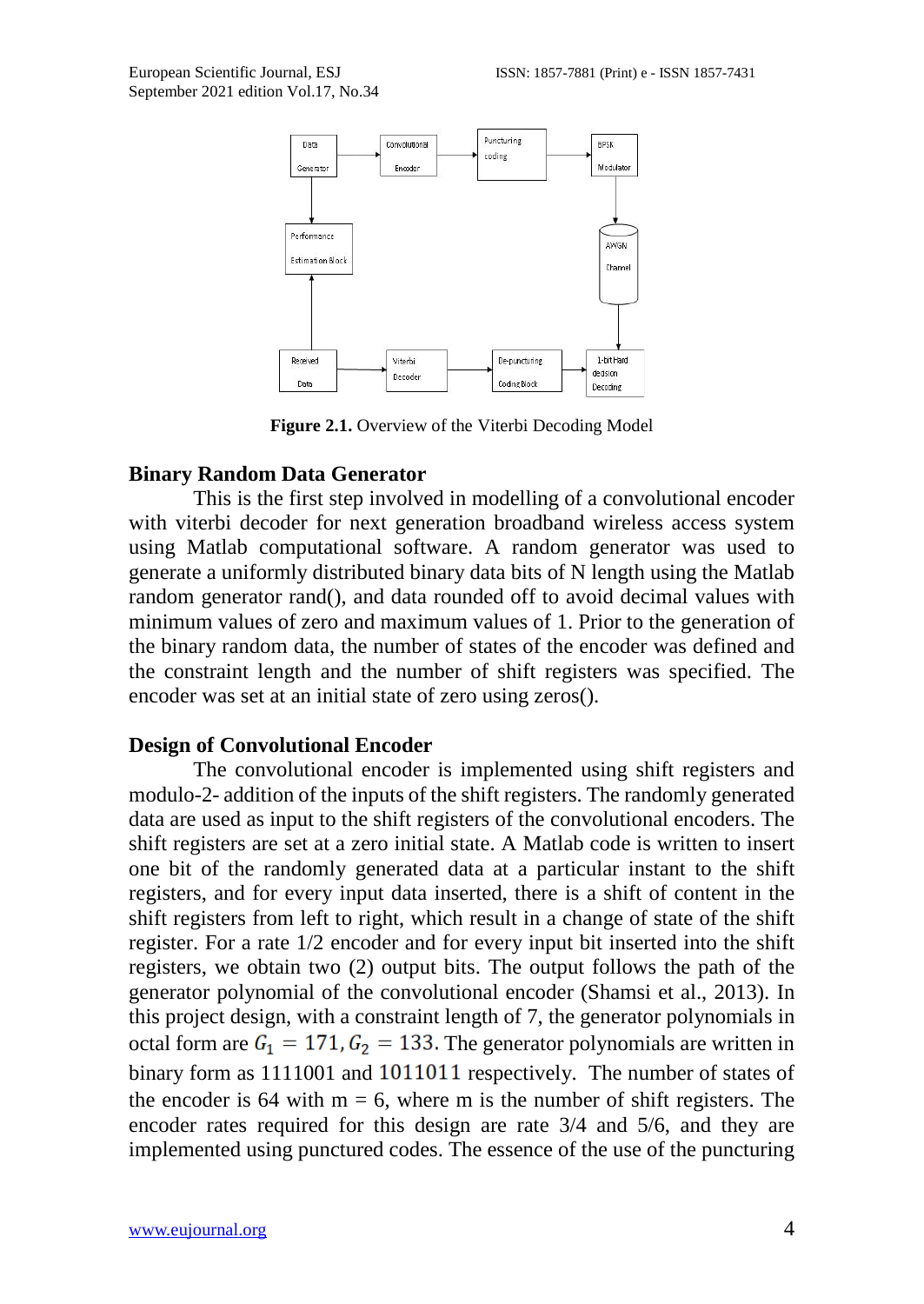code is to obtain higher data rates. This block deletes some predetermined convolutional codes bits in the encoded sequences. These discarded bits are neither transmitted nor considered in the decoding procedure. Two rates are required for this design; the first is rate 3/4, puncturing is required in this rate where the third and the fifth bits of each 6bits are discarded. The last rate is 5/6, where the seventh and eighth bits of each 8bits are deleted (Suganya et al., 2013).

#### **Mapping of Channel Symbols to Signal**

Mapping the one/zero output of the convolutional encoder onto an antipodal baseband signalling scheme is simply a matter of translating zeros to +1s and ones to -1s. This can be accomplished by performing the operation  $b = 1-2a$  on each convolutional encoder output symbol.

#### **BPSK Modulation Scheme**

BPSK is the simplest form of PSK. It employs two phase which are separated by  $180^\circ$  and so it can also be termed 2-PSK. For example, the two constellation points are positioned on the real axis at  $0^{\circ}$  and 180 $^{\circ}$ .



**Figure 2.2.** Constellation Plot for BPSK

We can transmit binary data with the signals below: For binary '0';

$$
s_0(t) = \sqrt{\frac{2E_b}{T_b}} \cos\left(2\pi f_c t\right) \tag{1}
$$

For binary '1';

$$
s_1(t) = \sqrt{\frac{2E_b}{T_b}} \cos(2\pi f_c t + \pi) = -\sqrt{\frac{2E_b}{T_b}} \cos(2\pi f_c t)
$$
 (2)

#### **Addition of AWGN with the Transmitted Channel Symbols**

It is of necessity that AWGN is added to the signal to be transmitted, as noise is inherent in communication channels. Adding noise to the transmitted channel symbols produced by the convolutional encoder involves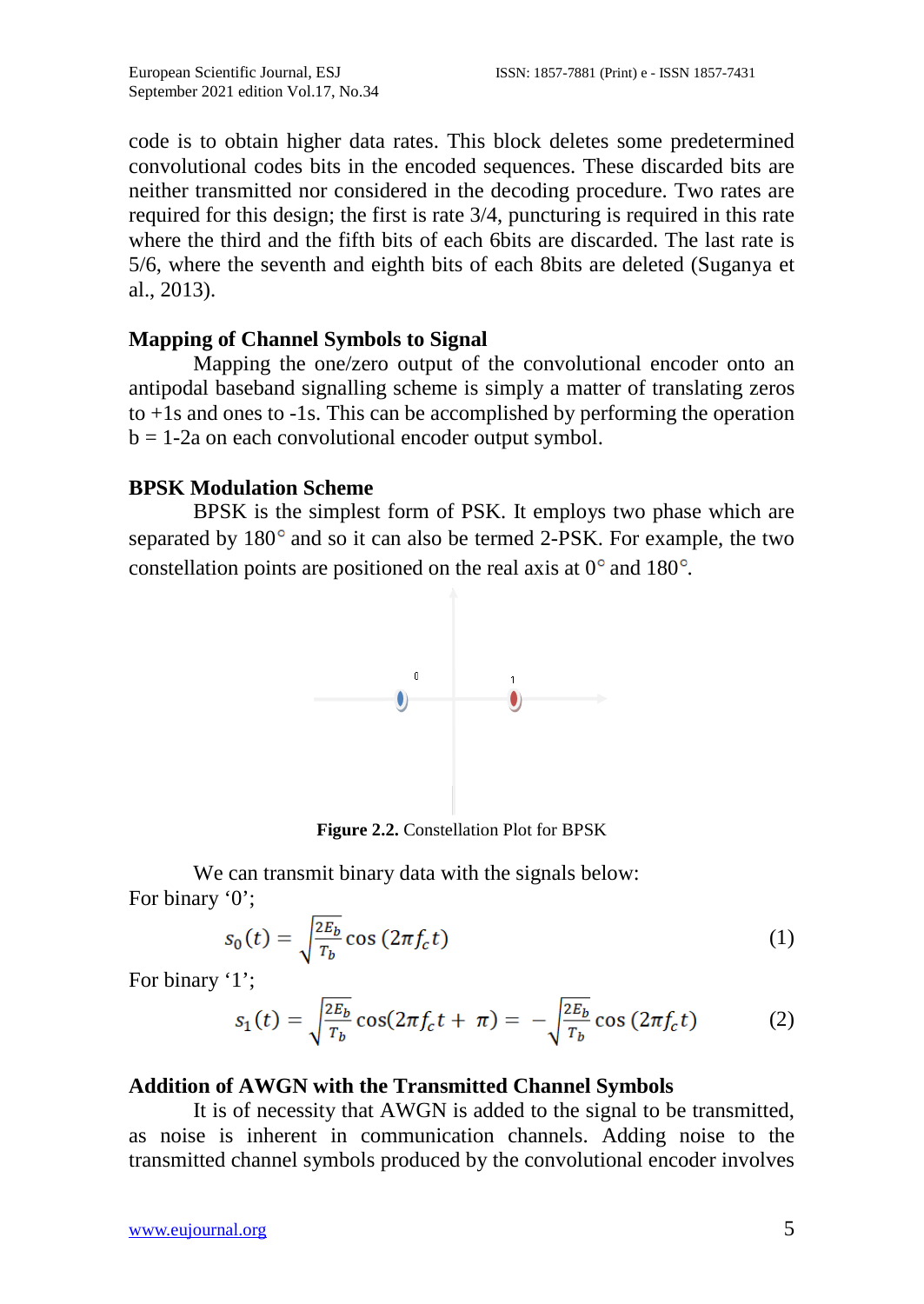generating Gaussian random numbers. It also entails scaling the numbers according to the desired energy per symbol to noise density ration.  $E_s/N_0$  adds the scaled Gaussian random numbers to the channel symbol values (Katta, 2014).

For the uncoded channels,  $E_s/N_0 = E_b/N_0$ , since there is one channel per bit. However, for the coded channel,  $\frac{E_s}{N_o} = \frac{E_b}{N_o} + 10log_{10}(\frac{k}{n})$ . For example, for rate 1/2 coding,  $\frac{E_s}{N_0} = \frac{E_b}{N_0} + 10 \log_{10} \left(\frac{1}{2}\right) = \frac{E_b}{N_0} \frac{E_b}{N_0} - 3.01 dB$ . Similarly, for rate 2/3 coding,  $\frac{E_s}{N_0} = \frac{E_b}{N_0} + 10log_{10}(\frac{2}{3}) = \frac{E_b}{N_0} - 1.76dB$ .

The Gaussian random number generator is the only interesting part of this task. C only provides a uniform random number generator using the function, rand(). In order to obtain Gaussian random numbers, we take advantage of relationships between uniform, Rayleigh, and Gaussian distributions.

Given a uniform random variables U, a Rayleigh random variable R can be obtained by:

$$
R = \sqrt{2 \cdot \sigma^2} \ln(\frac{1}{1 - v}) = \sigma \sqrt{2} \cdot \ln(1/(1 - U) \tag{3}
$$

Where  $\sigma^2$  is the variance of the Rayleigh random variable. Given R and a second uniform random variable V, two Gaussian random variables G and H can be obtained by:

$$
G = R \cos V \tag{4}
$$

$$
H = R \sin V \tag{5}
$$

In the AWGN channel, the signal is corrupted by additive noise,  $n(t)$ , which has the power spectrum N<sub>0</sub>/2 watts/Hz. The variance  $\sigma^2$  of this noise is equal to  $N_0/2$ . If we set the energy per symbol, Es equal to 1, then

$$
\frac{E_s}{N_0} = \frac{1}{2\sigma^2} \tag{6}
$$

Where;

$$
\sigma = \sqrt{1/(2 \cdot \left(\frac{E_s}{N_0}\right))} \tag{7}
$$

#### **Quantising the Received Channel Symbol**

An ideal viterbi decoder would work with infinite precision, or at least with floating-point numbers. In practical systems, there is need to quantize the received channel symbols with one or a few bits of precision in order to reduce the complexity of the viterbi decoder, and not to mention the circuits that precede it. If the received channels symbols are quantized to one-bit precision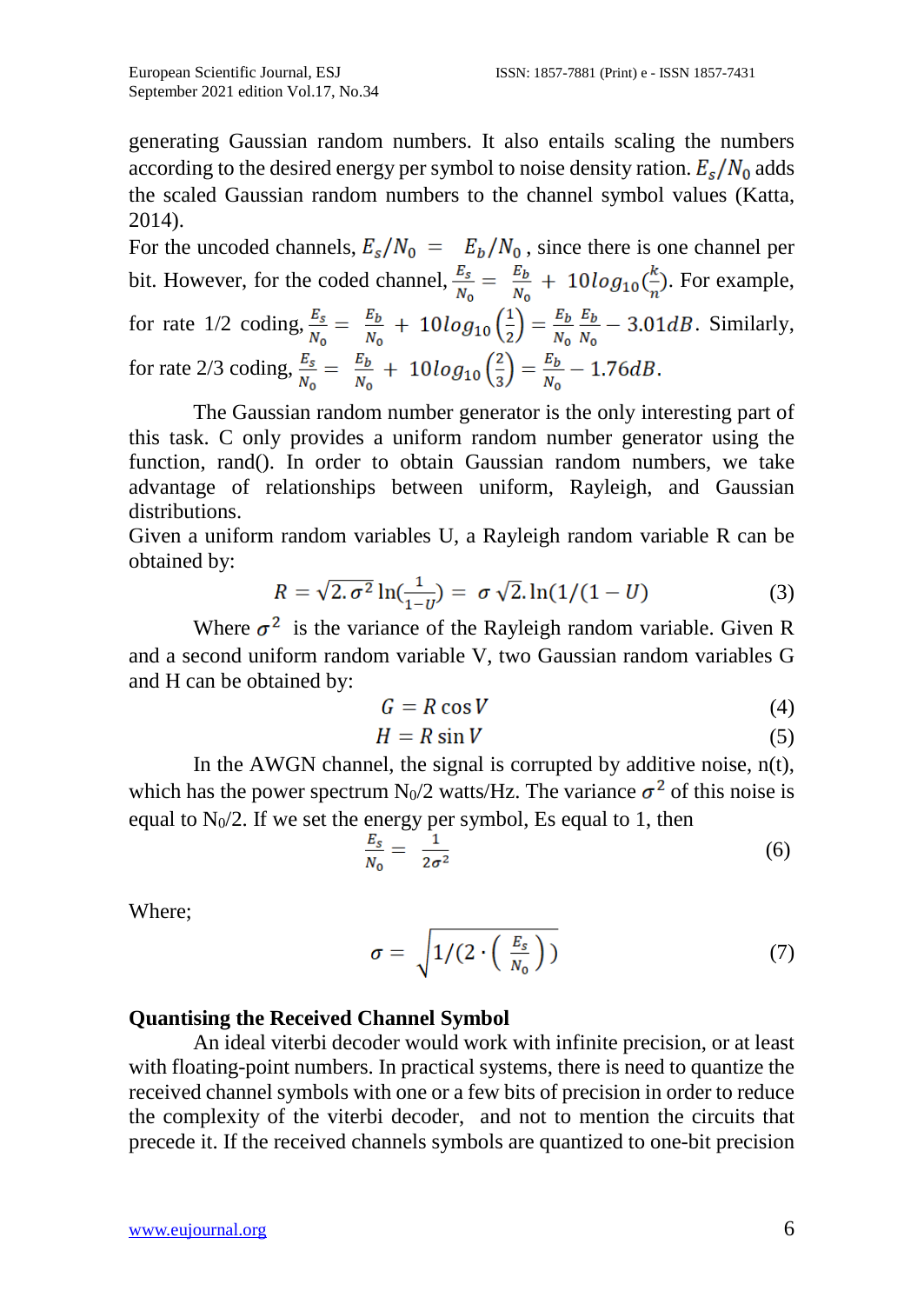$(*0*V = 1,  $\geq$  *0*V = 0), the results is called hard-decision data. If the received$ channels symbols are quantized with more than one bit of precision, the results is called soft-decision data. A viterbi decoder with soft decision data inputs quantized to three or four bits of precision can perform about 2dB better than the one working with hard-decision inputs (Sunanda et al., 2014).

It is important to note that the usual quantization precision is three bits, where more than three bits provides little additional improvement.

The selection of the quantizing levels is an important design decision because it can have a significant effect on the performance of the link. The following is a very brief explanation of one way to set those levels.

Lets assumes our received signals levels in the absence of noise are –  $1V = 1, +1V = 0$ . With noise, our received signals has mean  $+/-1$  and standard deviation of:

$$
\sqrt{\frac{1}{2\cdot \left(\begin{array}{c} E_s \\ \overline{N}_0 \end{array}\right)}}
$$

#### **Demodulation**

BPSK demodulation of the binary data is done by simply translating the  $-1V$  and  $+1V$  representing 1's (ones) and 0's respectively back to its binary form. This can be achieved by setting a threshold at which values less than the threshold equals zero, or else it equals 1.

#### **De-puncturing**

It is of great necessity that we de-puncture the received signal in order to obtain the same bit sequence sent by the transmitter. According to the puncturing pattern, for those bits deleted, the de-puncturing block inserts a dummy 'zero' bit to make the data sequence as same as the convolutional coding sequence.

#### **Performing Viterbi Decoding**

A viterbi decoder uses the viterbi algorithm for decoding a bit stream that has been encoded using FEC based on a convolutional code. The viterbi decoder is used in many FEC applications and systems where data are transmitted and subject to errors before reception. The viterbi algorithm is commonly used in wide range of communications and data storage applications (Proakis, 2012). It is used for decoding convolutional codes, in the base band detection for wireless systems, and also for detection of recorded data in magnetic disk drives. The requirements for the viterbi decoder or viterbi detector, which is a processor that implements the viterbi algorithm, depend on the applications where they are used. The block diagram consists of viterbi decoder shown in Figure 2.3. The block diagram has the following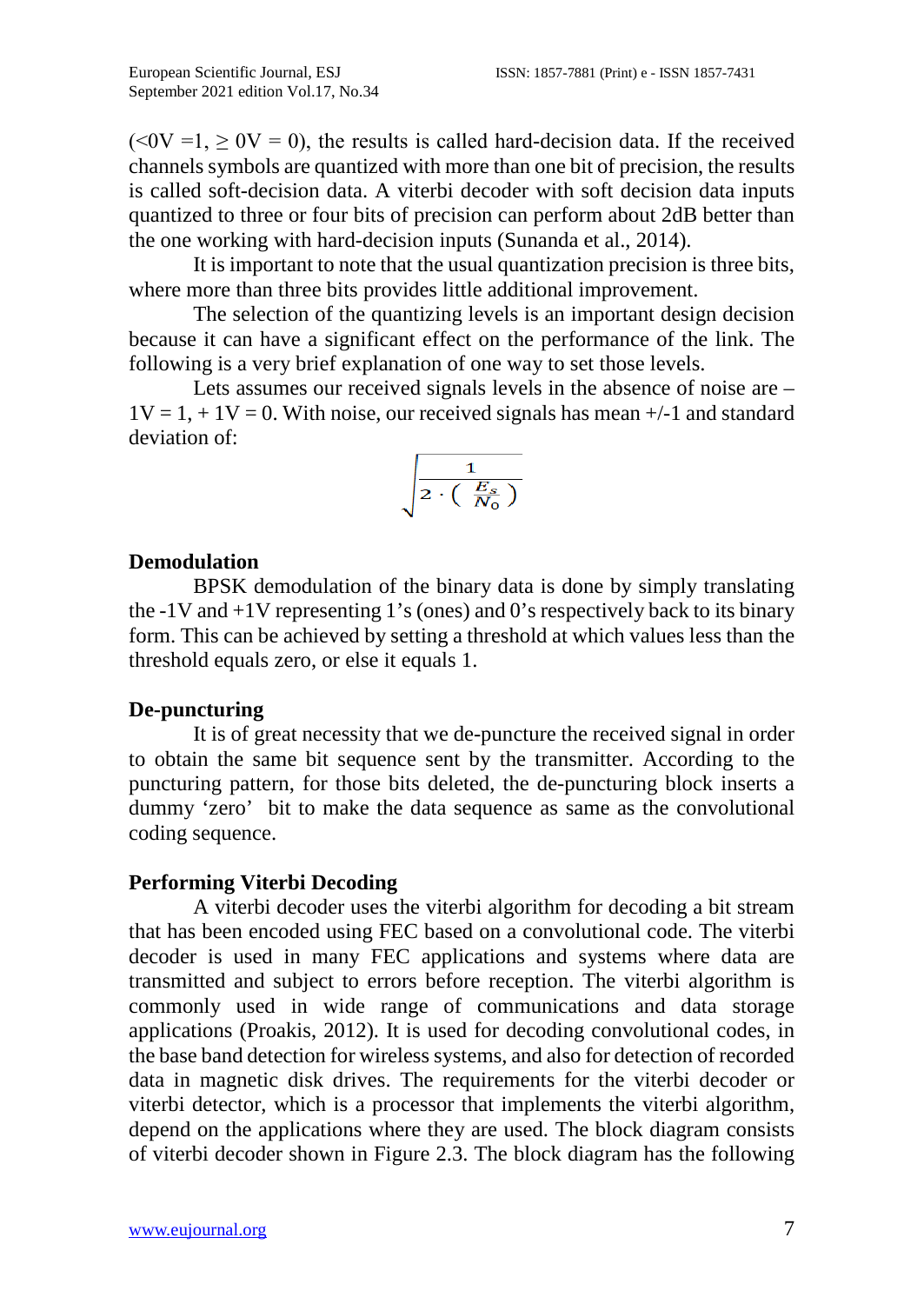modules: Branch Metrics, Add-Compact-Select (ACS), Register Exchange, Maximum Path Metric Selection, and Output Register Selection (Proakis, 2008).



# **3.0. Discussion Of Results Performance of BER with Code Rate**  $\frac{3}{4}$

*Figure 3.1. A Plot of BER against SNR for K=7 and r =3/4 for 50000 bits*



**Figure 3.2.** A Plot of BER against SNR for K=7 and r=3/4 for 12000 bits

The figures above represent the BER performance of rate 3/4 decoder at different data sequences of 10 kbits and 12 kbits respectively. The BER curve for rate 3/4 with data sequence of 10 kbits was plotted with SNR range of 0:1:7. The coding gain of Figure 3.2 is approximately 1 dB. There was a flat exponential decrease in BER at 0 dB, but with increase in SNR, there was a slight deviation in the path of the BER curve for the coded data. This illustrates that the coded BER curve decays faster at the initial point of the curve and suddenly becomes slower with increasing SNR  $(E_b/N_0)$ . Figure 3.2 has a coding gain of 2 dB for SNR values of 5 dB to 7 dB. The BER range on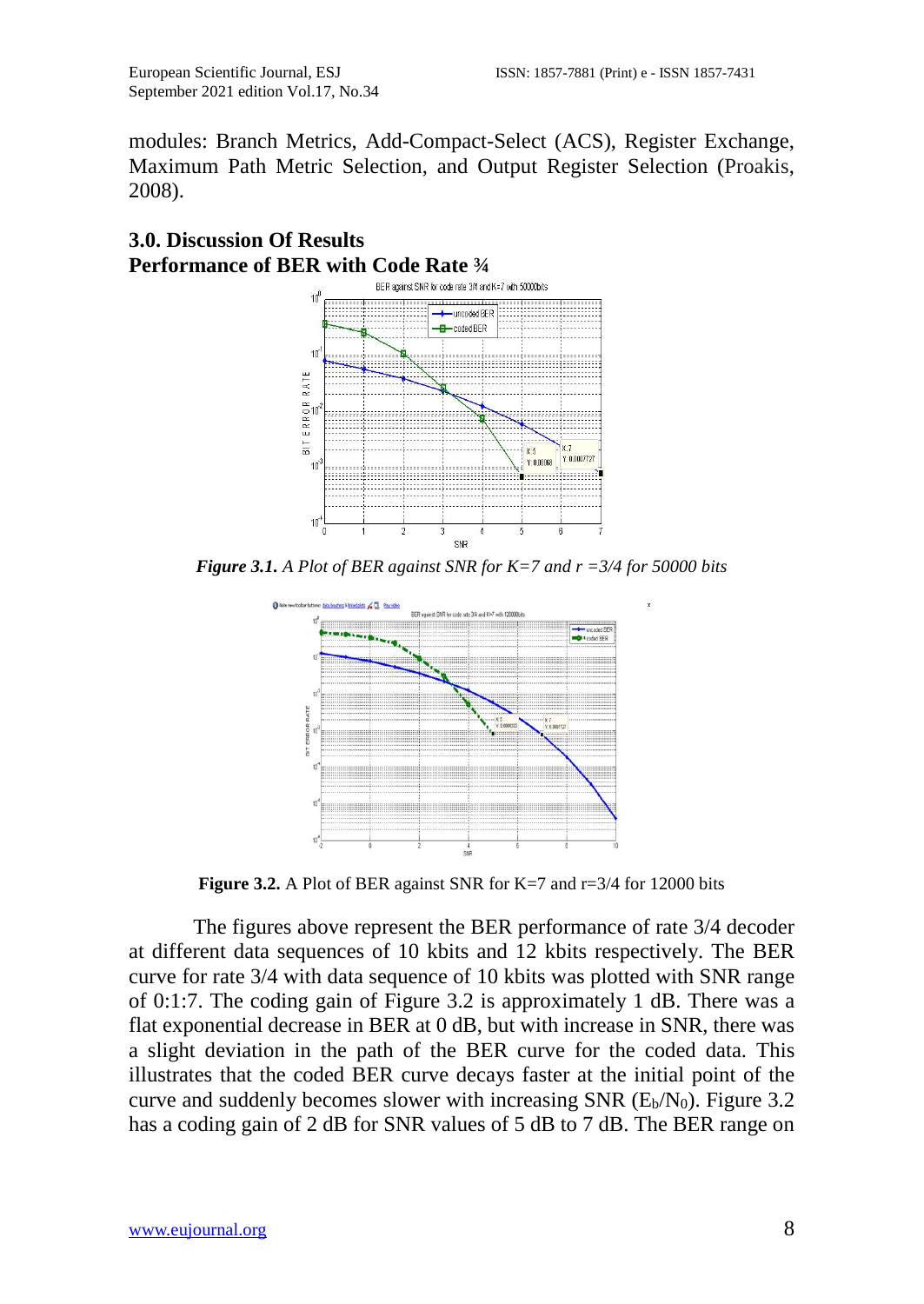the y-axis of the plot decreased from  $10^{-4}$  to  $10^{-6}$  which once again proves that increasing the SNR results to a reduction in the BER.

The figure below shows the curve of BER against SNR  $(E_b/N_0)$  for both uncoded and coded data. The SNR range was set between 1 dB and 7 dB, while the input data sequence of 50 kbits was used for the implementation of this design. The coding gain of this design is 2 dB which is very good considering the SNR range. For a code rate of 3/4 with data sequence of 50 kbits, we achieved a coding gain of 2 dB which is very close to the coding gain of 2.3 dB obtained by a higher rate of 5/6 with higher SNR range of -2 to 10 dB and data sequence of 12 kbits. The BER performance of the decoded data is better than the uncoded data as we can clearly see from the plot. The BER curve for the decoded data falls sharply above  $10^{-3}$ , which is slightly above the BER value of the uncoded data. Thus, we are expected to obtain better BER for higher data sequence, higher SNR, and higher code rate.

# **Performance of BER with Code Rate 5/6**



**Figure 3.3.** A Plot of BER against SNR for K=7 and r=5/6 for 12000 bits

Figure 3.3 shows the BER against SNR curve for 12000 bits data sequence. The SNR values ranges from -2dB to 10dB with single line spacing. Increasing the data sequence helps to improve the BER performance as we intend to reduce the speed of data transmission which results in lowering of the BER. It is obvious from Figure 4.1 and Figure 4.7 that increasing the data sequence improves the BER performance both for lower and higher code rates. The coding gain of the rate 5/6 encoder is about 2.3 dB. For low SNRs, the performance of the uncoded data is better than the coded data as the SNR  $(E_b/N_0)$  for uncoded data is greater than the SNR of a coded data. The SNR increases for higher coding rate. For instance, for rate  $1/2$  E<sub>s</sub>/N<sub>0</sub> = E<sub>b</sub>/N<sub>0</sub> - 3.01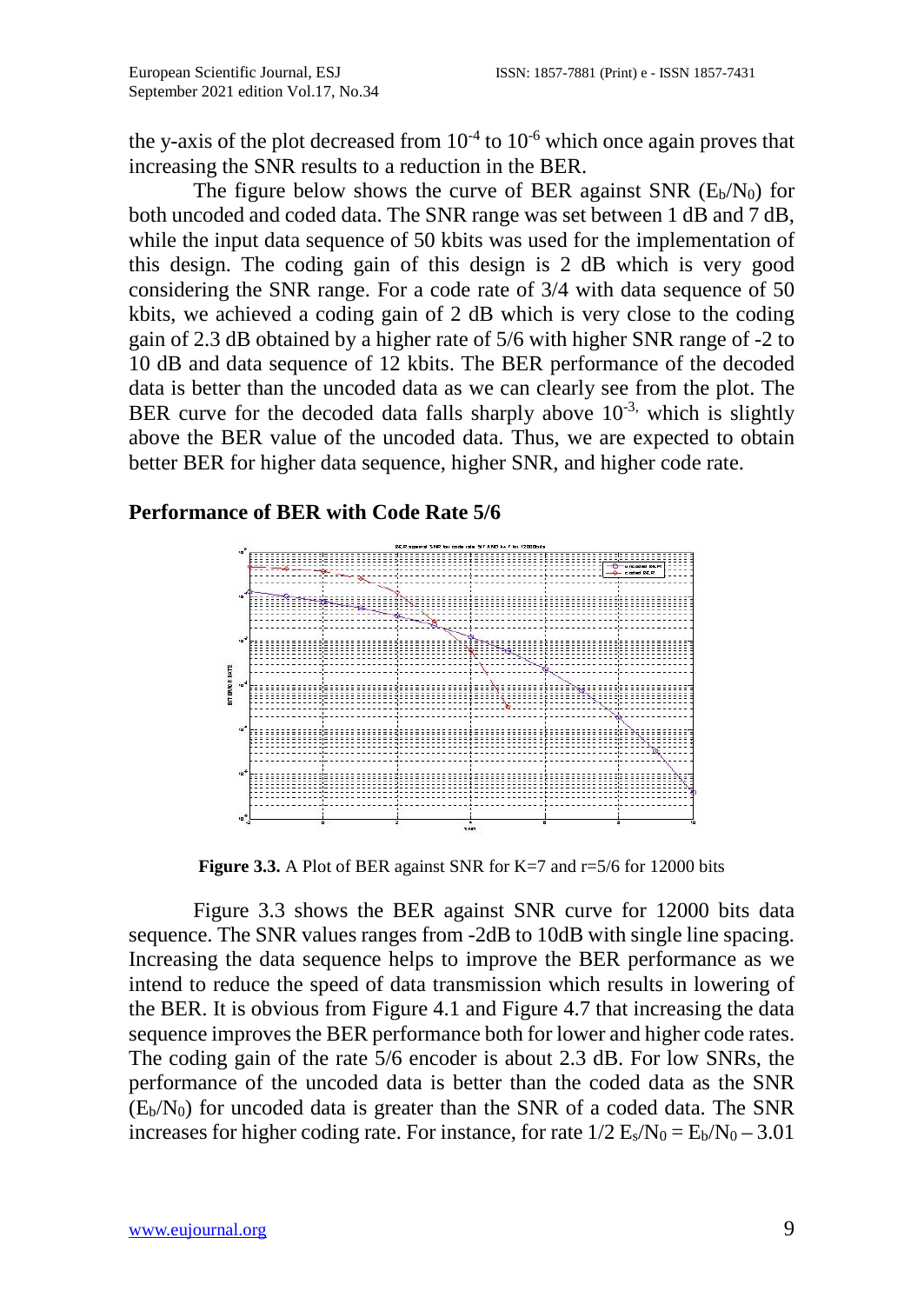dB, while that of rate  $2/3$  is  $E_s/N_0 = E_b/N_0 - 1.76$  dB. For 12000 bits input data sequence, the BER reduces to  $10^{-6}$  with SNR range of  $-2:1:10$ .

# **Conclusion**

This paper presents BER performance of a convolutional encoder with coding rates 3/4 and 5/6 on a wireless AWGN channel using BPSK modulation technique. The proposed convolutional encoder and viterbi decoder designs were simulated in MATLAB computational software. Results obtained show improved BER performance for code rates 3/4 and 5/6 with higher data sequences than uncoded data sequences. For higher data sequences, better coding gains were obtained as shown by the simulated results. Low BER was reported for higher SNR  $(E_b/N_0)$ , which provides improved system performance and higher coding gains. Future works should explore hard and soft decision viterbi algorithm, which can be distinguished by hamming distance metric as soft decision algorithm cannot use hamming distance metric because of its limited resolution. Understanding of simple convolutional codes will help to expand further into high performance schemes of error control coding like Turbo codes.

# **References:**

- 1. Berlekamp, E., Peile, R. & Pope, S. (1987). The application of error control to communications. IEEE Communications Magazine, 25(4), 44-57.
- 2. Dholakia, A. (2012). Introduction to convolutional codes with applications (Vol. 275). Springer Science & Business Media.
- 3. Hamming, R. W. (1950). Error detecting and error correcting codes. The Bell system technical journal, 29(2), 147-160.
- 4. Huffman, W. C. & Pless, V. (2010). Fundamentals of error-correcting codes. Cambridge university press.
- 5. Katta, K. (2014). Design of convolutional encoder and viterbi decoder using MATLAB. International Journal for Research in Emerging Science and Technology, 7.
- 6. Massey, J. L. (1963). Threshold decoding. MIT Press, Cambridge.
- 7. Muller, D. E. (1954). Application of boolean algebra to switching circuit design and to error detection. Transactions of the IRE professional group on electronic computers, (3), 6-12.
- 8. Pratt, T. & Bostian, C. W. (1989). Satellite Communications, John Wiley and Sons.
- 9. Proakis, J. (2008). Masoud Salehi Digital Communications.
- 10. Proakis, J. G., Salehi, M. & Bauch, G. (2012). Contemporary communication systems using MATLAB. Nelson Education.